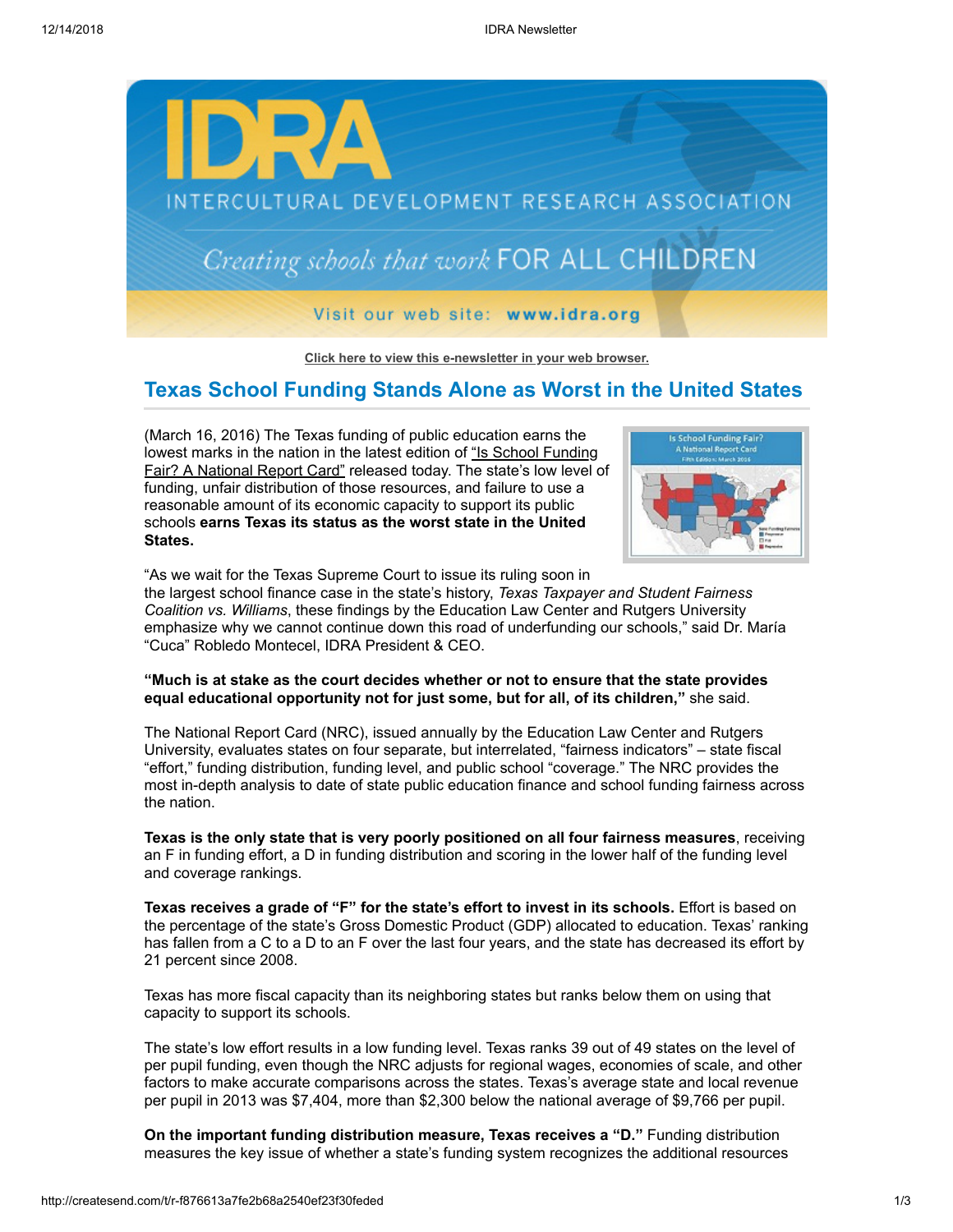#### 12/14/2018 IDRA Newsletter

required for students in settings of concentrated student poverty. Texas provides its higher poverty districts with about 95 cents for each dollar its lower poverty counterparts receive.

[Five Texas school districts also are featured in a companion report Is School Funding Fair?](http://idra.createsend1.com/t/r-l-ejrtruy-l-d/) America's Most Fiscally Disadvantaged School Districts. The list comprises school districts that have higher than average student needs compared to other districts in their labor market and lower than average resources. **Bryan ISD** has a poverty rate that is 24 percent higher than its neighbors, and receives only 81 percent of the average state and local funding of its neighbors. Poverty rates are higher than neighboring districts by 74 percent in **San Antonio ISD**, 48 percent in **Irving ISD**, 28 percent in **Beaumont ISD**, and 20 percent in **Wichita Falls ISD**, and each of these districts receives only 89 percent of their respective area's average funding.

**Texas also is below average on coverage,** which examines the share of school-aged children who attend public schools and compares the median household income of those children with the income levels of families who do not use public schools. Only about 8 percent of Texas school children attend nonpublic schools. However, the income disparity between public and nonpublic school households is high, with nonpublic households receiving almost twice the income of public school households.

"The State's continuing failure to fairly fund public education deprives Texas students of the teachers, support staff and other resources necessary for a high quality education," said David G. Sciarra, Executive Director of the Education Law Center and a co-author of the National Report Card. "We hope the NRC results will serve as a wake-up call for lawmakers to put school funding reform at the top of the education agenda."

"This report provides policymakers, legislators, and concerned citizens with the information they need to assess their state's commitment to fair school funding and to advocate for improvements in the many states where that is absolutely necessary," said Dr. Bruce Baker of Rutgers University Graduate School of Education, a co-author of the National Report Card.

First issued in 2010, the National Report Card is built on the principle that predictable, stable and equitable state systems of school finance are the essential precondition for the delivery of a quality educational opportunity. Without this foundation, efforts to improve the nation's schools will be less productive and unsustainable. To improve on the condition and performance of schools, states need to implement finance systems that provide sufficient funding that is fairly distributed to account for the needs of students, which are higher for low-income students, English language learners, and students with disabilities.

**凸 Like Y**Tweet

*Is School Funding Fair? A National Report Card is coauthored by Dr. Bruce Baker of the Rutgers Graduate School of Education; David Sciarra, Esq., Executive Director of the Education Law Center (ELC); Dr. Danielle Farrie, ELC Research Director; and Theresa Luhm, Esq., ELC Managing Director. Please visit www.schoolfundingfairness.org for the complete report.*

## **Get more information**

### [Is School Funding Fair? A National Report Card](http://idra.createsend1.com/t/r-l-ejrtruy-l-h/)

[Is School Funding Fair? America's Most Fiscally Disadvantaged School Districts](http://idra.createsend1.com/t/r-l-ejrtruy-l-b/)

[Court Can End Neglect of Millions of School Children, Texas Supreme Court School Finance](http://idra.createsend1.com/t/r-l-ejrtruy-l-n/) Hearing Set – August 31, 2015

[Court Rules Again that Texas School Funding Must Serve All Students Equitably – August 28,](http://idra.createsend1.com/t/r-l-ejrtruy-l-p/) 2014

[Texas Supreme Court has opportunity to improve public education – Constitution requires — and](http://idra.createsend1.com/t/r-l-ejrtruy-l-x/) our students deserve - equality, By Al Kauffman, San Antonio Express-News, August 30, 2015

[White Paper: The Cost of Inequity in Education – June 2010](http://idra.createsend1.com/t/r-l-ejrtruy-l-m/)